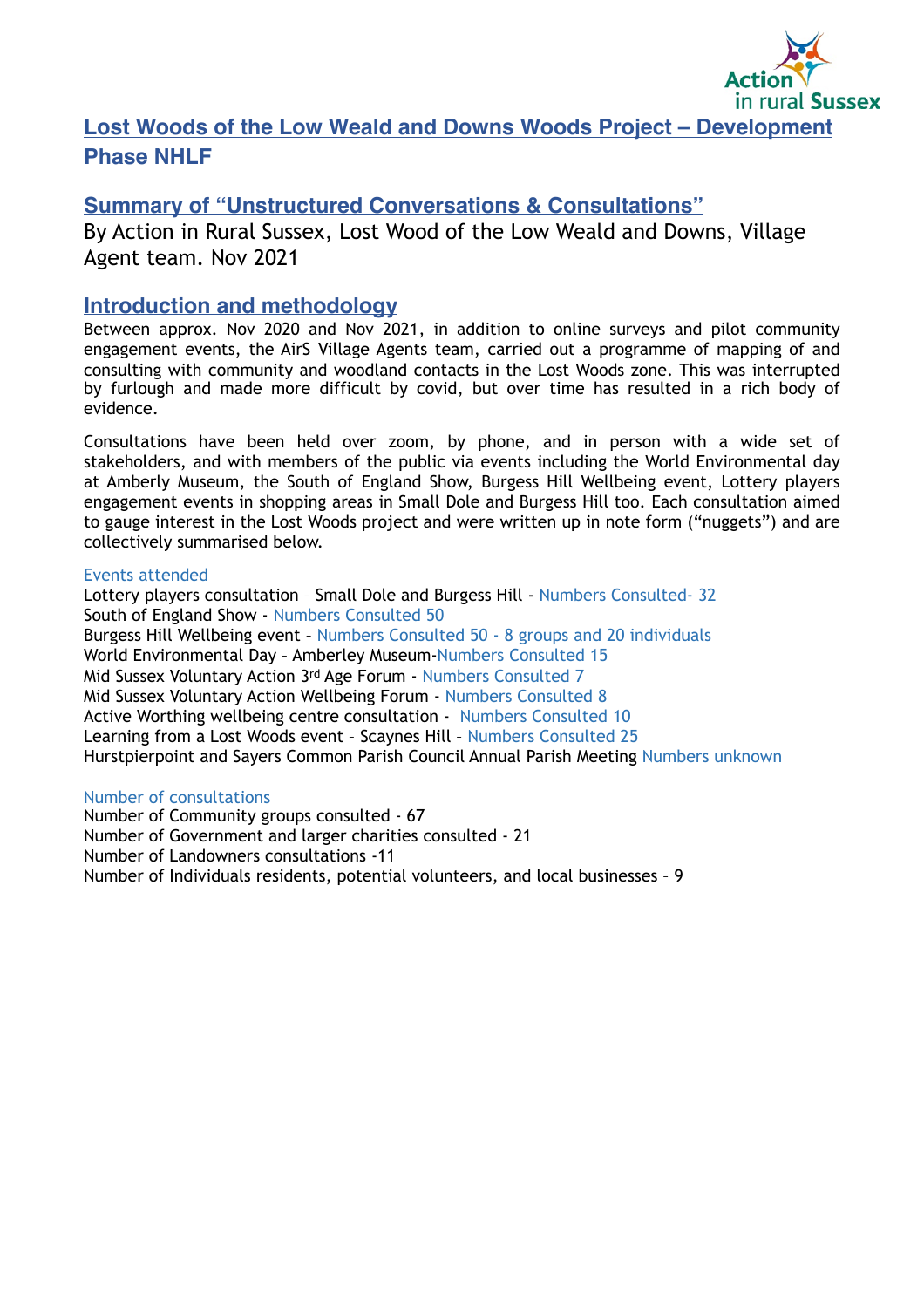# **Names of community groups:**

| <b>Active Worthing Wellbeing Centre</b>                    | Mid Sussex area bridleways group             |
|------------------------------------------------------------|----------------------------------------------|
| Albion in the Community (Building Better<br>Opportunities) | Mid Sussex Prostrate Cancer support<br>group |
| Amberley Museum                                            | <b>MIND</b>                                  |
| <b>Aspire Sussex</b>                                       | <b>Plumpton College</b>                      |
| Barnardo's Make Trax Programme                             | Preventing Homelessness Team                 |
| Batchelor's Farm Friends of Group                          | <b>Princes Trust Worthing</b>                |
| <b>Bramber Brooks</b>                                      | Routes Programme - Brighton & Hove           |
| <b>Brighton Housing Trust</b>                              | RunTalkRun                                   |
| <b>Burgess Hill Young Carers</b>                           | Scaynes Hill Sustainability group            |
| <b>Burgess Hill Youth Group</b>                            | <b>Shoreham Trees</b>                        |
| <b>Care for the Carers</b>                                 | Social Prescriber - Steyning / Henfield      |
| <b>Championing Youth Minds</b>                             | <b>Steyning Downland Scheme</b>              |
| East Clayton Farm                                          | <b>Steyning For Trees</b>                    |
| Equine Therapy-Shine For Life                              | <b>Storrington Conservation Society</b>      |
| Friends of Ashenground and Bolnor woods                    | SummerHaven Mental Health Group              |
| Friends of Burgess Hill Green circle                       | Sussex Black Poplar Working Group            |
| <b>Friends of Markstakes Common</b>                        | Sussex Clubs for Young People                |
| <b>Green Tides Network</b>                                 | <b>Sussex Green Living</b>                   |
| Greener Futures Hastings and St Leonards                   | The Escape Youth Club Burgess Hill           |
| <b>GROW</b>                                                | The SID Youth                                |
| <b>Henfield Conservation Society</b>                       | The Wellderness CIC                          |
| Hurst Meadows Advisory Group                               | The Worthing Hub                             |
| Hurstpierpoint Woodland Flora & Fauna Group                | <b>Tottington Woodlanders</b>                |
| <b>Hurstpierpoint Guides</b>                               | Voices In Exile                              |
| Lewes Arboretum                                            | Wild in Washington                           |
| Lewes Railway Land                                         | Wildside                                     |
| Men in Sheds Henfield                                      | <b>YMCA</b>                                  |

**Names of Government and larger charities:**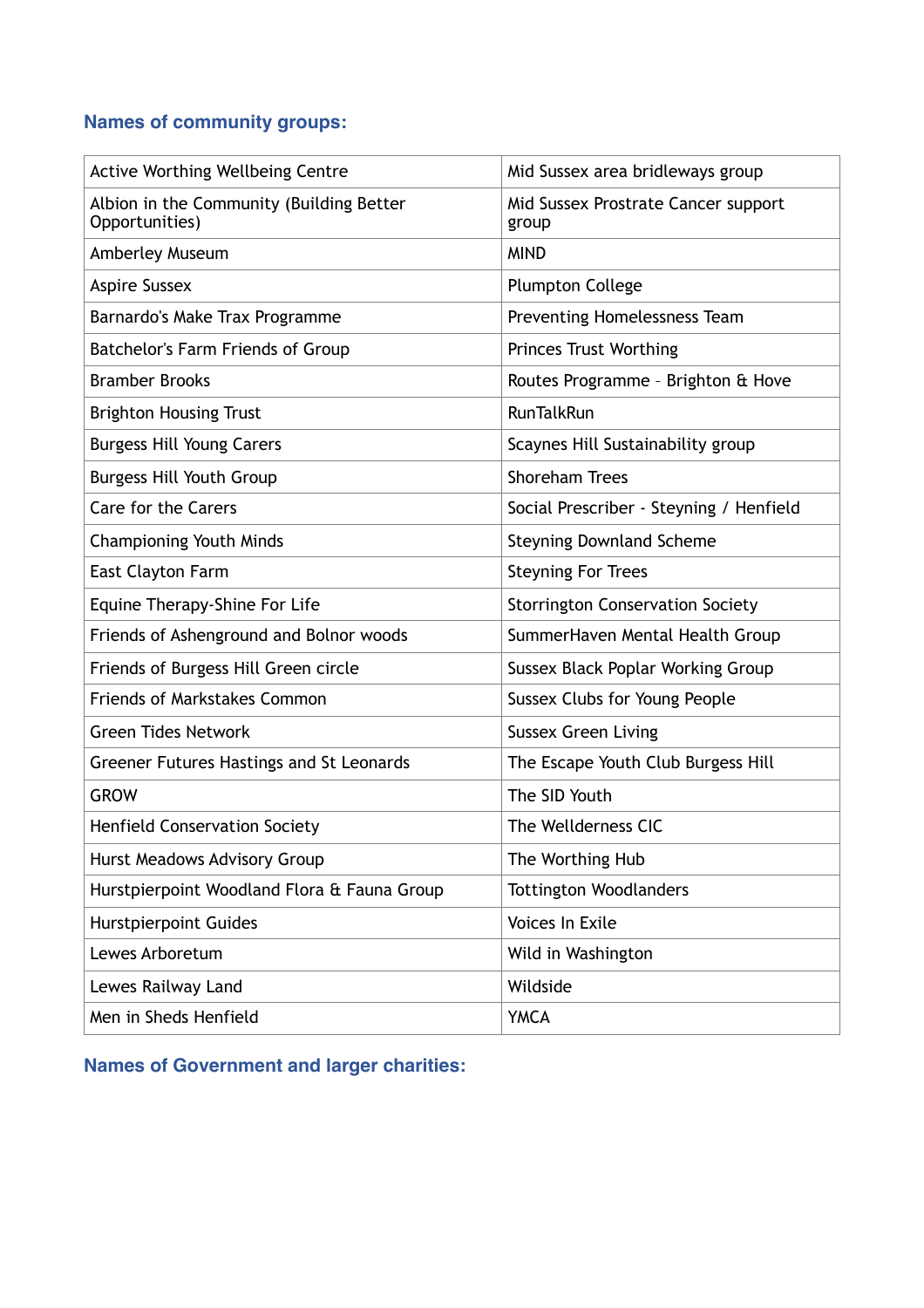| <b>BugLife</b>                                         | Hassocks Parish Council                                     |
|--------------------------------------------------------|-------------------------------------------------------------|
| <b>Burgess Hill Town Council</b>                       | Henfield Parish Council                                     |
| Changing Chalk                                         | Kent high weald partnership conservation<br>centre          |
| Circle of Life rediscovery and Laughton Green<br>woods | Mid Sussex district council                                 |
| <b>Climate Change Committee</b>                        | Senior Sustainability Advisor, WSCC                         |
| Countryside Officer ESCC                               | Sussex Wildlife Trust - landscape advisor                   |
| <b>East Sussex County Council</b>                      | Wivelsfield Primary school                                  |
| <b>Families Outreach Officer SDNP</b>                  | Woodland Trust - Grantham                                   |
| Froglife                                               | Woodland Trust - Local woods manager                        |
| Going Local Adur & Worthing                            | Woodland Trust: South East volunteer<br>development officer |

# **Summary of AirS learning**.

1. Underserved groups

# Interest in the project.

There is a strong interest amongst underserved groups, to engage in the Lost Woods project, for the wellbeing of their members and for taking part in conservation.

## *Reaching those who are most in need.*

- Towns are often the hub for groups supporting underserved in rural areas. The only large town with groups in the project area is Burgess Hill. Many groups and organisations that support underserved communities such as NEETS, carers, disabled people, BAME community and refugees are based out of our project area, often in the coastal or larger towns. There is appetite amongst these groups to visit woods in the project area, though often lack of public transport is an issue.
- Work with underserved audiences is often labour intensive and has unpredictable outcomes, therefore we need to engage with more groups initially to allow for some fall out and groups progressing at different paces.

## *Capacity within community groups*

In our consultation for this project, with some exceptions, we have found that we are able to progress more quickly with groups who have paid staff, or a link to an organisation with paid staff, that support them. Smaller volunteer led groups often have lower capacity to engage despite initial keenness. Previous projects have worked successfully with volunteer led groups and activity leaders emerge over time. We anticipate from experience with other similar projects a period of 12 weeks handholding and input may be necessary before the volunteer leaders are confident. We hope this is a model that can be replicated in this project.

## Different groups have different wants, needs and barriers.

• For example Burgess Hill Young Carers – want free-play in the woods and the leaders want external facilitators to run activities, whereas Brighton Housing Trust, mental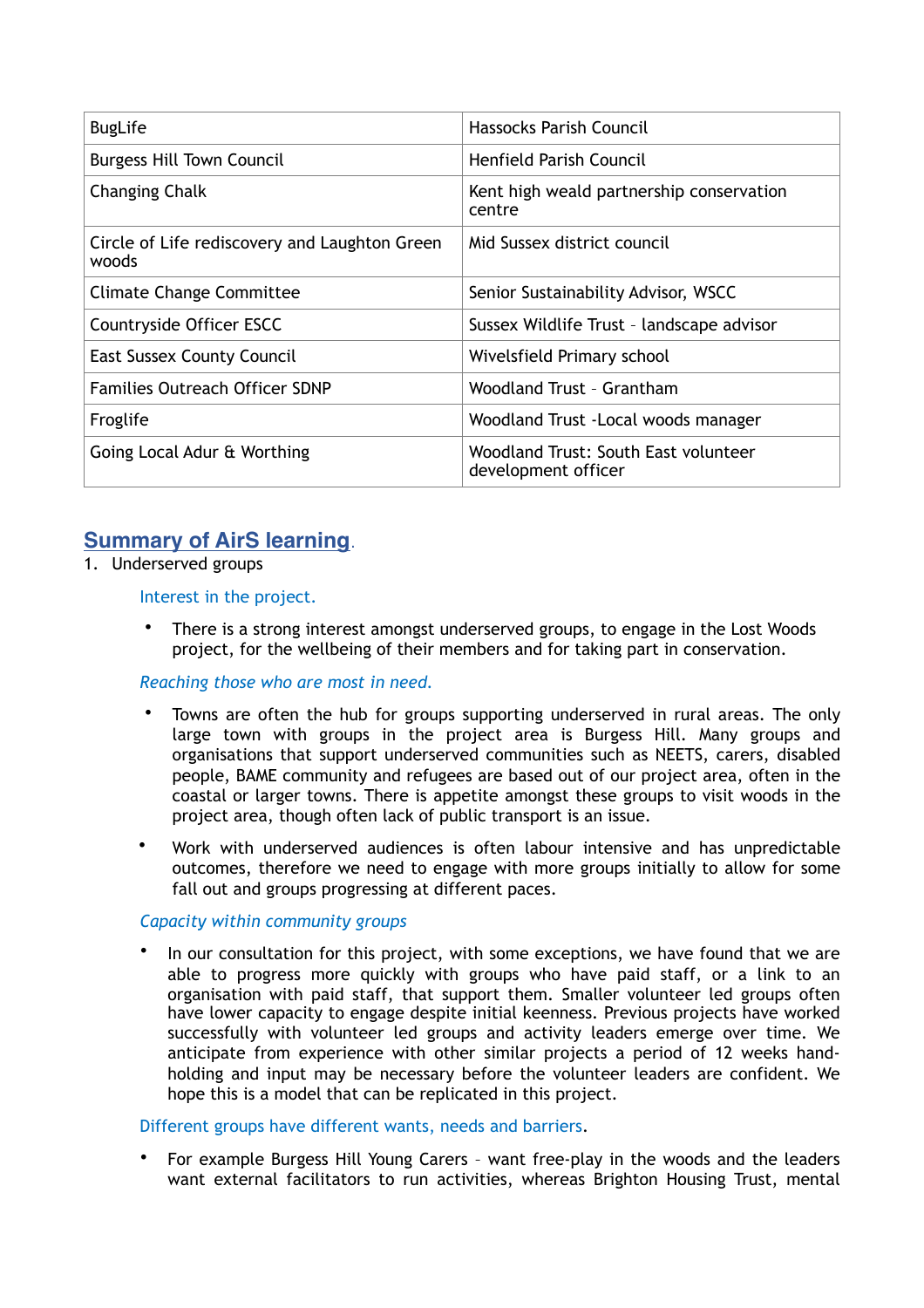health group, are keen to become skilled leaders, beginning with facilitated sessions (light touch) and then access to conservation activities in accessible woodlands.

#### Making activities accessible.

- We recognise that particularly underserved groups find it difficult to commit to regular activity. They need a safe and stable group to join and participate when they are able. Therefore, we need to support and create groups with core leaders and regular attendees who are less in need. This allows higher need people can access the provision when they are able.
- We have learned from talking to Mind that integrated groups provide less stigmatic opportunities for people experiencing long-term mental health issues. There is mental health support within the groups and leaders undertake mental health first aid training. If this is not possible, we learned that some organisations have experienced volunteers providing extra support during activities.
- Travel and transport can be a major barrier even within an (accessible area) Burgess Hill. For example, people with Mental Health needs not coming to Bedelands independently and more so for people outside the project area. Therefore, we need to take activities to people, build relationships and help overcome barriers and build confidence.

## Complexities within communities' groups

• From our mapping and consultation work we have experienced that many lead volunteers in community groups are also engaged in a number of other projects and roles. It seems that due to their capacity, or lack of it there engagement with the project can be erratic and perhaps concerns about capacity mean they prefer not to put us in touch with other volunteers within their groups currently. We need to be sensitive and respectful to these issues whilst maintaining some engagement if possible.

# Menu of activities

Some groups have been clear about the activities they want, whilst others have requested and appreciated a menu of woodland activities to choose from.

#### **NFFTs**

- We have contacted a range of provisions that work with NEET young people. Two centres within the project area that work directly with young people – East Clayton Farm and Camilia Botnar Foundation both have a closed-door policy to working with other organisations and providers. These two centres are good examples of catering to rural NEET young people and offering opportunities in conservation.
- The Princes Trust were only keen to work on projects within their local communities and for many other organisations, transport and staff shortages was a barrier to accessing woodlands and putting on extra activities.

## 2. Woodland & Conservation groups

Woodland and conservation groups are a tremendous asset in the Lost Woods Area. Each group is different, but we have found some commonalities in the following areas:

#### Volunteers

• From our consultations recruiting new volunteers is a challenge to many woodland groups. Current volunteers are generally from an older demographic. Groups are keen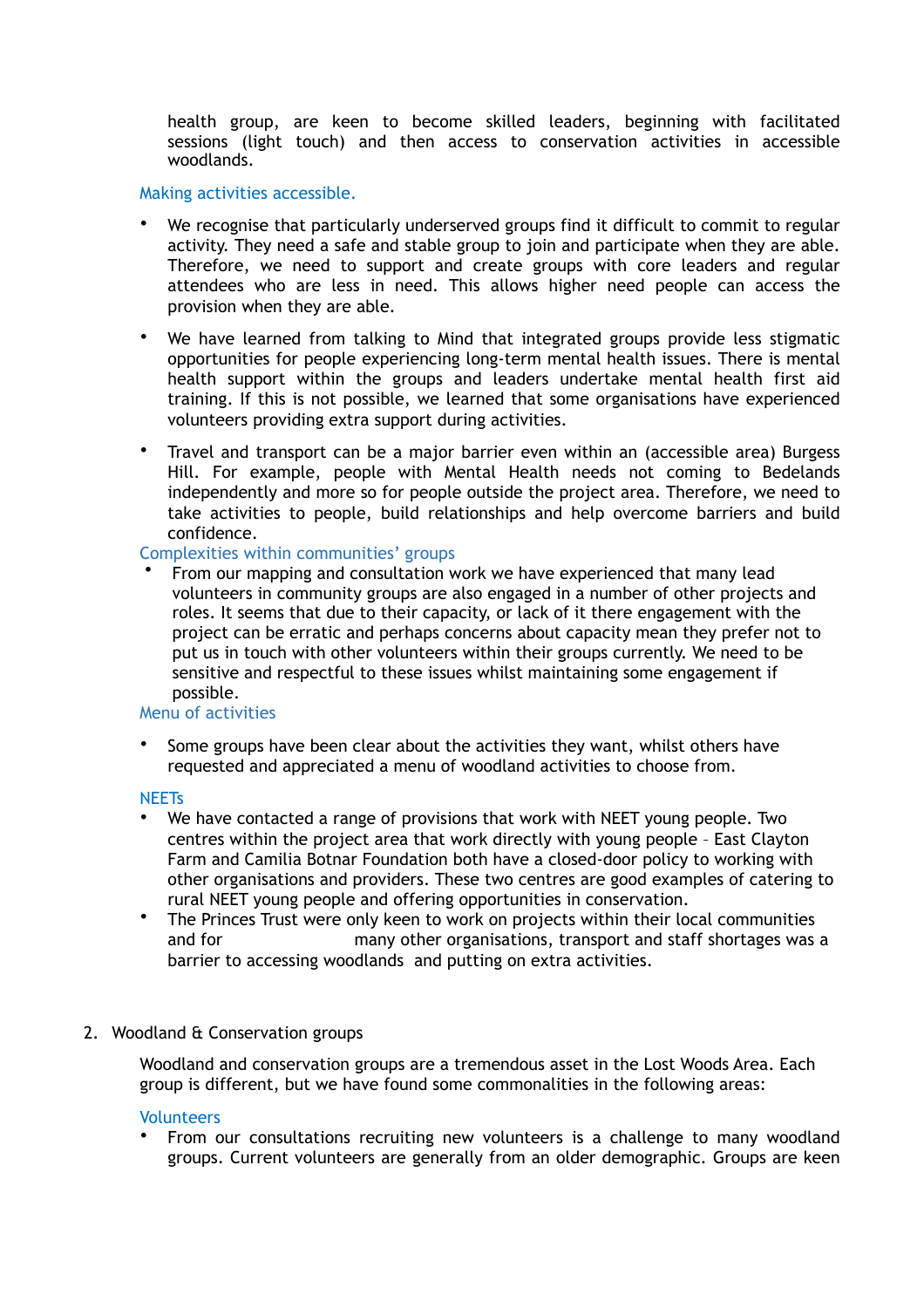to recruit new volunteers so that knowledge and experience is not lost, and capacity is increased.

Volunteer roles

• Our professional observation is that groups would benefit from having a lead volunteer that welcomes and looks after volunteers ensuring that volunteers needs, and expectations are met which may lead to greater volunteer retention.

Support for new woodland groups.

- Groups that are newly taking on the management of a woodland or wanting to create a friends of a woodland group have requested networking opportunities in order to raise understanding and confidence in conservation skills and tool use.
- Some established coppice groups e.g.Butcher's Wood have expressed an interest in diversifying their volunteering with an interest in surveying and youth engagement, and cross pollination between projects, sites and organisations.

Raising awareness amongst the public of using the woods sustainability

A selection of groups expressed frustration and distress with the way the public are using or misusing woodlands. For example, cutting down wood for fires, creating dens and not dismantling them, creating new paths and disturbing animals as well as the wider issues of dog poo and deliberate vandalism. They would like an education program to help with this ssue especially amongst young people

Complexities within woodland conservation groups working with underserved groups.

• A selection of groups have described difficulties of having vulnerable volunteers attending their conservation activities due to the unsustainable levels of supervision and support that are needed. With a need for volunteers, some of the same groups are open to welcoming groups again but in our opinion don't currently don't have adequate health and safety procedures in place to enable this and reflection in order to make these experiences more successful for both parties. We hope this can be approached through training activities related to volunteering and networking between groups.

#### Networking.

• There has been a positive response amongst conservation groups for networking activities and suggestions for themes varying from informal events where all of the groups/individuals involved in the Lost Woods Project meet and discuss shared aims and views to small, committed groups of volunteers to do regular woodland working parties.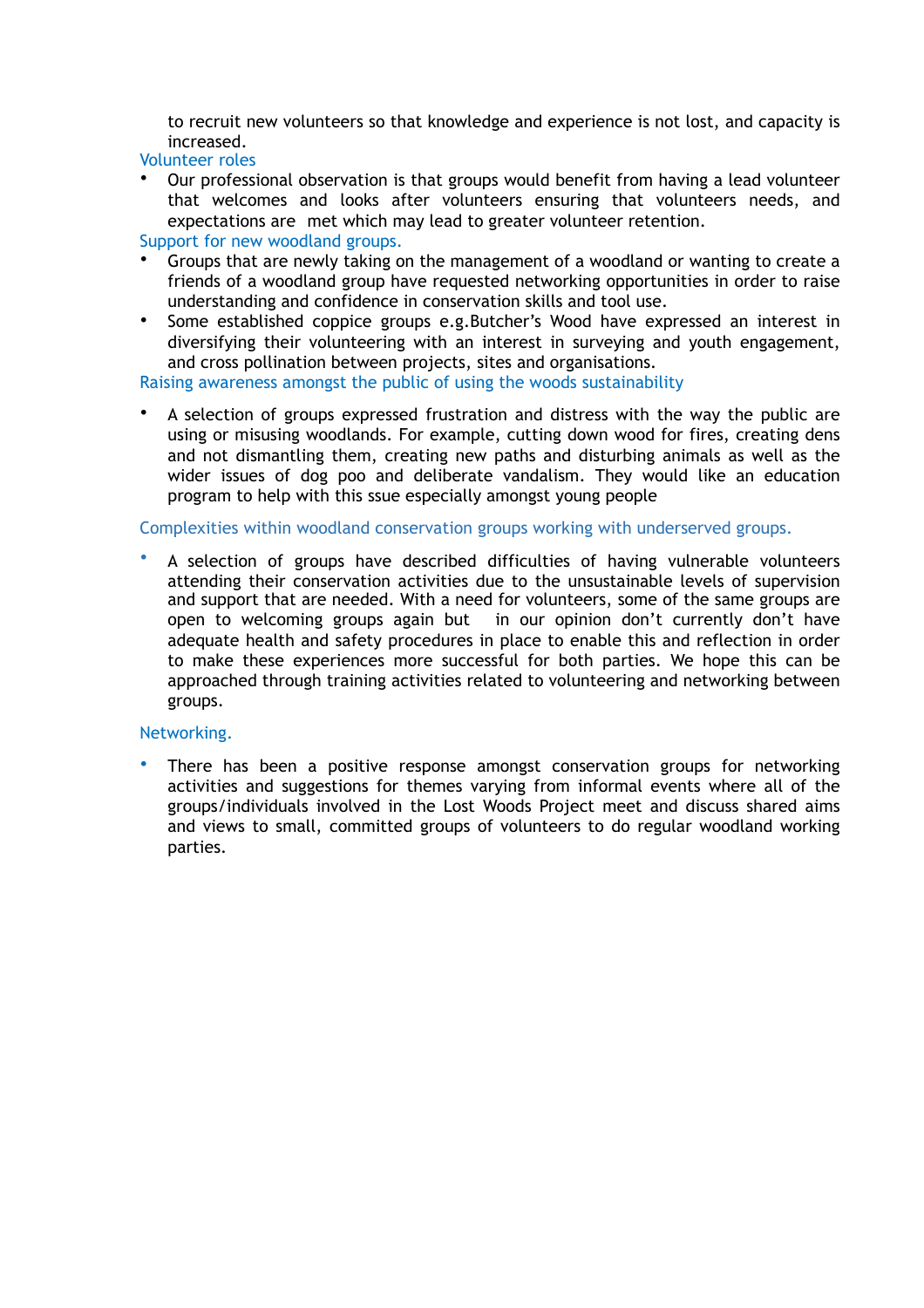# 3. Sustainability groups

# Interest in the project

• We have linked up with a selection of sustainability groups including HKD Transition and Sustainable Henfield 2030. There is a strong interest from them to engage with the Lost Woods Project. They have common aims and keen to work together in engaging communities in living a more sustainable life.

Tapping into community assets

• Sustainability groups within our area are a great asset in the community, with good connections, resources and keen to work together to share resources and engage a diverse range of communities.

Introductions, networking and events

• Landowners, woodland volunteers, councillors, colleges, outdoor therapists, transition groups to name but a few examples have all been introduced to other parties that we are working with. They have met people who they didn't know were working on similar projects in their local area and felt the experience both beneficial and informative.

# 4. Local government organisations

# Success at Chailey common

• We have developed a good relationship with one of the East Sussex rangers taking two underserved groups to Chailey Common to do conservation tasks. This has been a success that we are keen to repeat and use as an example to other Council rangers on what can be achieved. We have learnt that some rangers have little time and capacity to take on groups.

Exchanging project information

• We have had a range of conversations with Parish, Town and District Councils about the Lost Woods project. Exchanging information, leads and networking.

Non responders

- West Sussex Carers were contacted without response
- Mis Sussex Rangers have been contacted with a meeting request, without response.

## Interest from individual councillors

We have found key lead Councillors in our areas that are championing environmental work and linking with us and networking. They are also able to refer us to areas of need in their communities and share information on their local issues and priorities furthering the cohesion of collaboration.

## 5. Landowners

## Landowners:

- Have expressed an interest in meeting one another and learning from each other and potentially sharing equipment or helping each other. They have expressed interest in charcoal making, green woodwork and surveying skills.
- Some landowners want to be open with their woods in theory but feel conflicted when faces considering practical issues of allowing groups and general public access.
- Feel very protective over their woods, for example feeling that the wood can cope with only a very small number of visitors and expressed frustration and distress with the way the public are using or misusing woodlands.
- Some landowners expressed being glad there they didn't have public access to their land and challenges general public not respecting or understanding boundaries.
- Some landowners have been surprised and happy about the amount of work a group could achieve in their woodland and this has opened up potential opportunities for regular and longer term work.
- 6. Access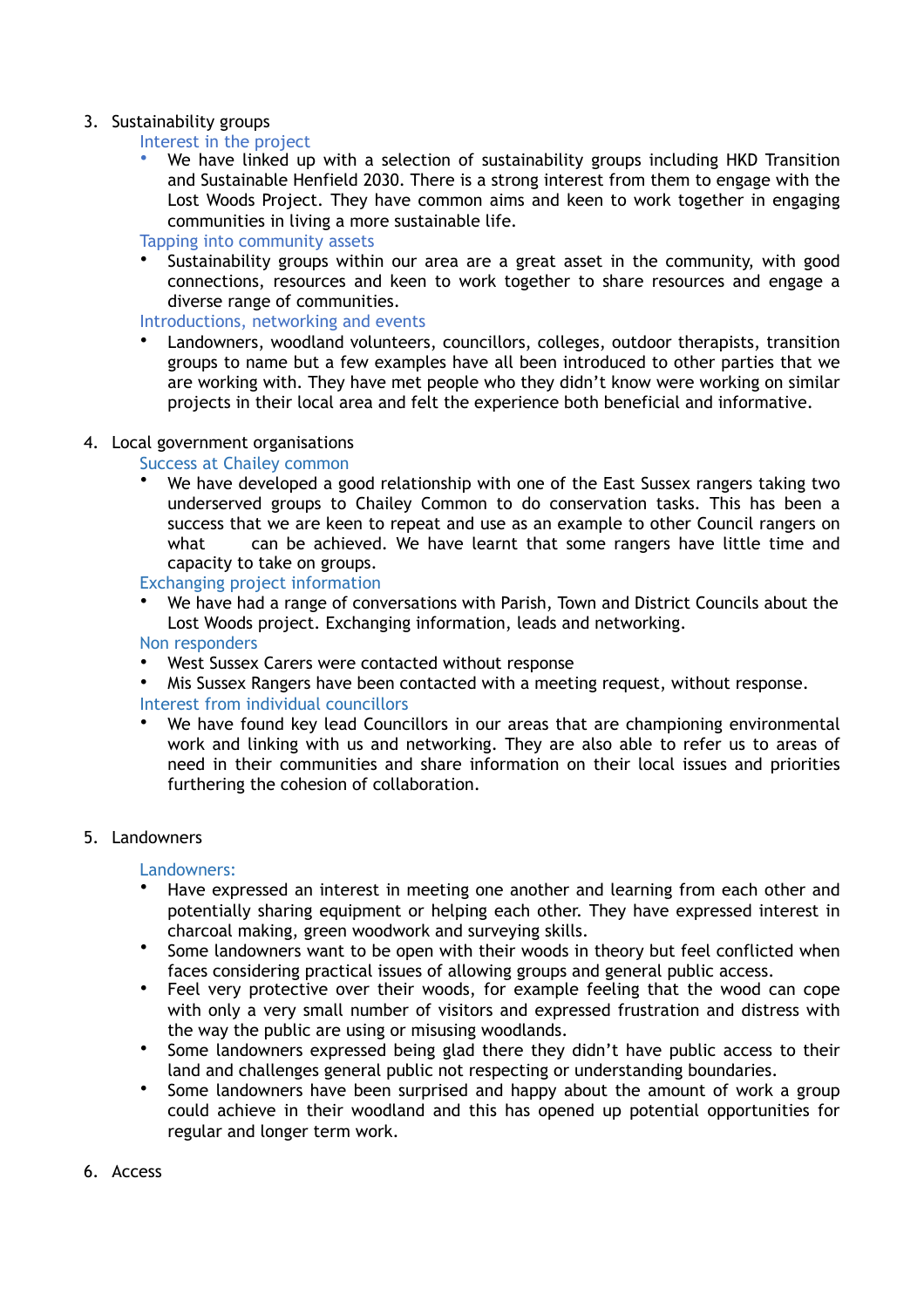## Travel and transport

• are a major barrier even within an (accessible area) Burgess Hill. For example, people with MH needs not coming to Bedelands independently and more so for people outside the project area.

#### Access barriers for Young People.

• Speaking to a variety of organisations that work with young people, transport is a huge barrier. Many services are based in larger towns or on the coastal strip which can make accessing woodland difficult for those that do not drive or can't afford to. Organisations that work with young people do not have access to minibuses so therefore need to rely on public transport for their service users to access activities.

#### Access to transport for those who live in built up areas

• From our experience people in rural areas tend to have access to transport, however those living in built up areas rely on public transport. This makes it challenging when getting people from towns / cities to woodlands. An example was working with a Muslim Women & Children's group who were keen to explore local woodlands, but they did not have access to cars and therefore needed to access an area with good public transport links. For the sustainability of groups to access woodland it is important that they can make their own way there without having to hire transport.

#### Financial barriers.

• Whilst most people living who would like to be involved in the project area have access to either public or private transport, some have expressed that the cost of transport or fuel is a barrier

#### Access to private woodlands

- There is often no parking or it is on busy roads, of there is a lack of a footpath by the roads leading into woods. This adds to the challenges of underserved or general public accessing the site
- There appears to be a lack of easy to find information on where to go and what one can do there. Many sites are advertised on specific sites but you would need to know a little about the area to find it.

#### Access for disabled people

The wheelchair users we spoke to have told us they don't know where there are suitable tracks with parking and there is not one place one can locate all the information. This makes it more difficult to go out as there are too many unknowns.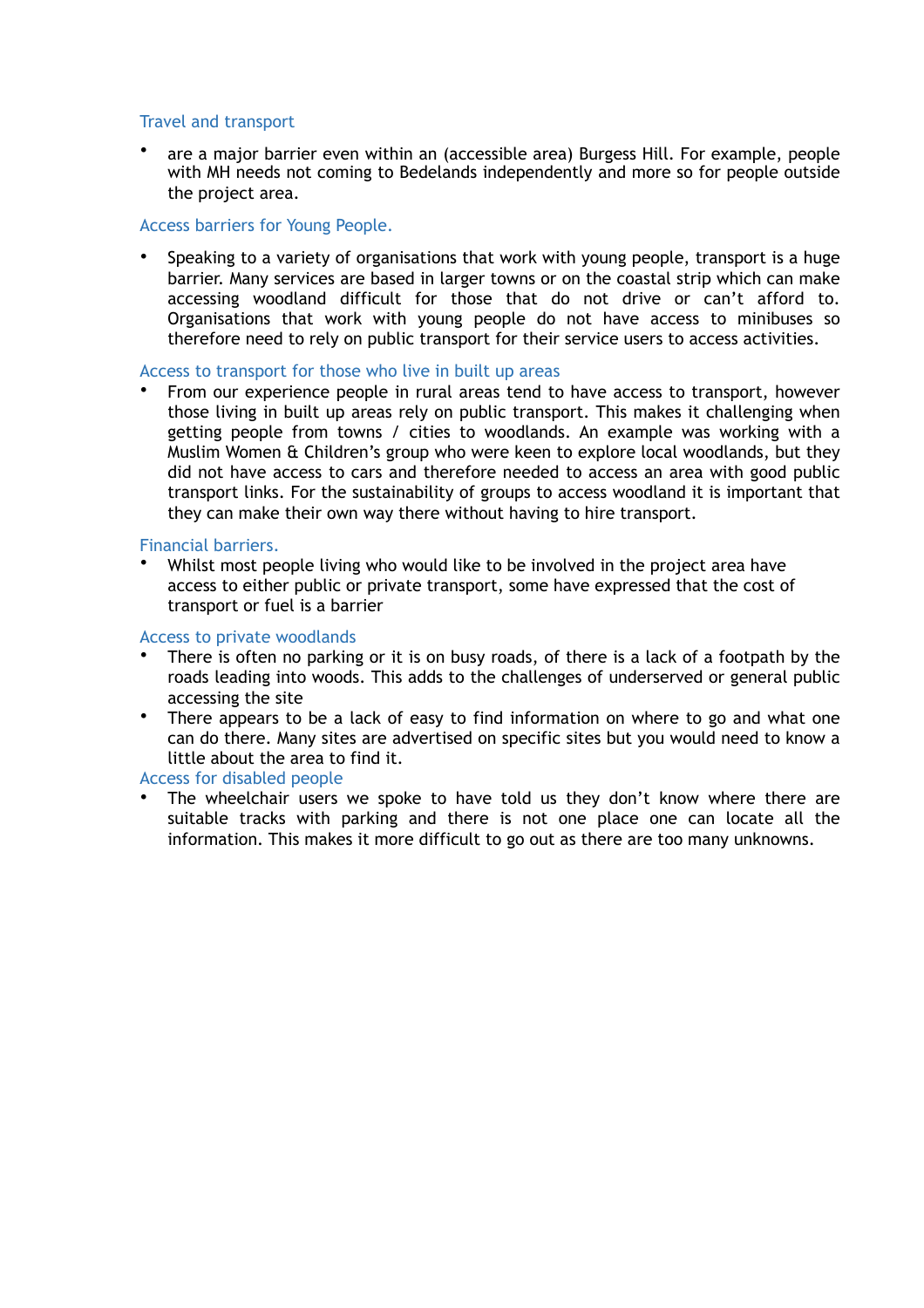# 7. Covid

Barrier

• Some groups and organisations have been tentative to meet in person or not wanted extra activities on top of their busy services to service users. Large organisations for example YMCA (working with NEETs) needed to concentrate on bringing back their face-to-face services and prioritise staff shortages rather than doing woodland activities.

## Woodland Wind-down

• Noticing the impact of Covid on staff that had supported people throughout the pandemic we put on a woodland wind-down session. A chance for staff to focus on their own wellbeing. We received good feedback, with opportunities for staff to network and an interest in continuing to do these sessions regularly.

**Opportunities** 

• Woodland conservation groups observed a huge increase in woodland use, during lockdowns. More people going out into woodlands and getting to know them, gives us a wider audience for our project. We have greater opportunities to engage groups such as the Young Carers in woodland activities as their usual indoor activities being cancelled, and those young people and their parents have been grateful for the support in getting out of the house, despite some anxiety.

#### 8. Awards

#### Interest and barriers for groups to John Muir Award guides, Plumpton, young carers

• A range of groups were consulted about their interest in the John Muir award. A couple of groups were interested in engaging in the award Guides and Plumpton College, however other time pressures and activities had to be prioritised and the award has not progressed. Some groups such as the young carers initially felt that an award such as this would distract the children's agenda or would require more of a time commitment than they could give. After working with us over a number of months, this group is more open to an award that recognises children's activity in the woods and with no fixed time commitment.

Awards for underserved groups

- We have observed that underserved groups needed to build relationships with the Lost Woods Project team and see how we work before engaging with the idea of an award.
- Only 25% of our survey respondents from the underserved groups, said that their members would not be interested in an award at all and there was most interest in a certificate of attendance in training.

Awards for Conservation groups

There was much less interest amongst woodland conservation and sustainability groups for anything other than an award recognising taking part in conservation activities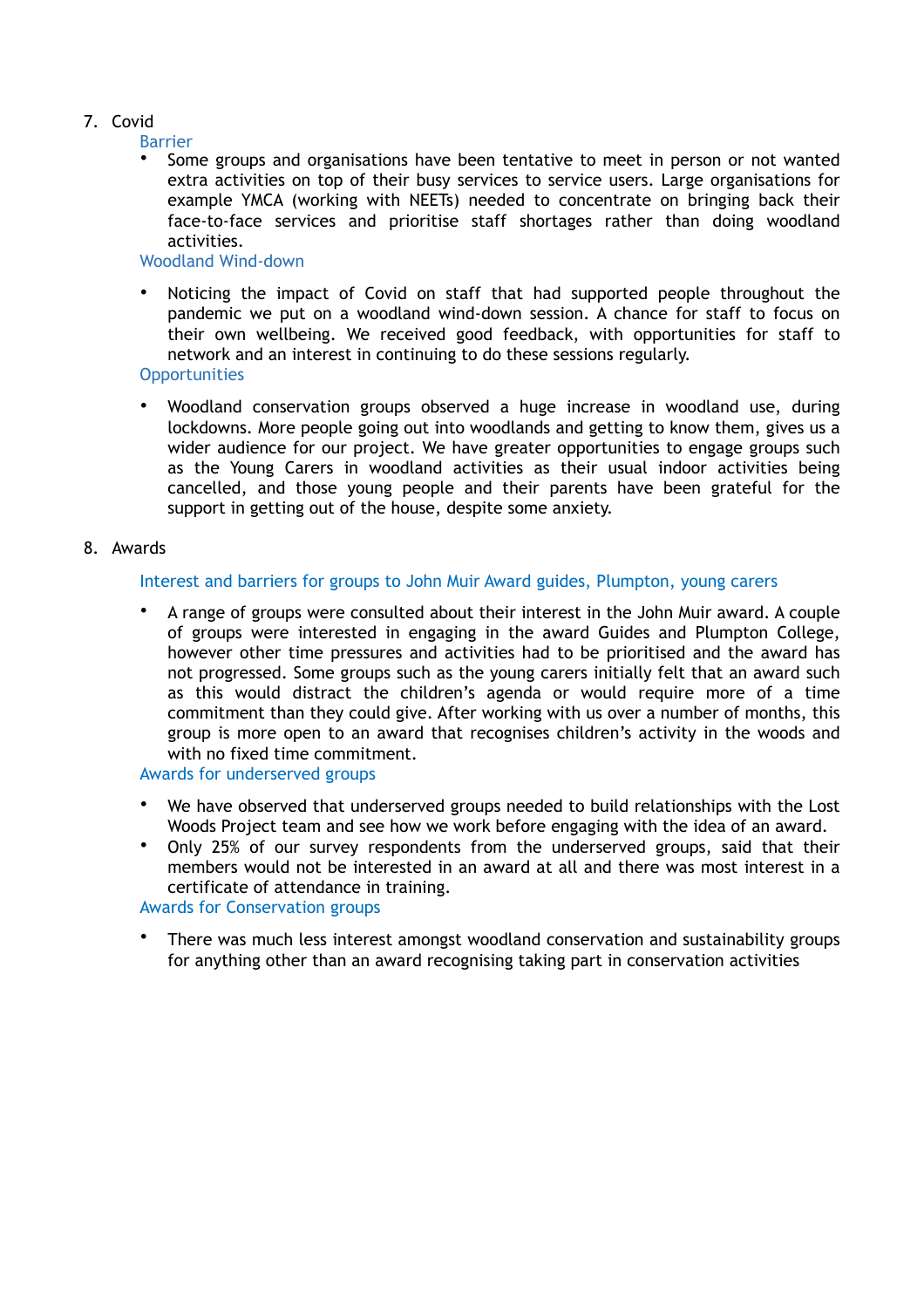*Different groups want different woodland activities*

Underserved groups

Brighton Housing Trust – want accessible woodlands, facilitated sessions (light touch) and access to conservation activities

Homeless prevention group (Worthing, ex-prisoners) – want to upskill and motivate their staff, so that they can be shown how to bring nature into wellbeing.

Refugee group – want people to facilitate multiple activities and have choices such as horticulture, leaves, arts, and crafts, but nothing too structured. They also did not want dogs but did want food.

Unemployed – want to learn conservation skills and need a recognised certificate.

Prostate Cancer group – want things that are well organised and safe. Limiting the people is also important to ensure that nothing gets over-developed and out of control

Mental Health groups – want a task that occupies their minds, (in some cases so they do not have to talk to other people). Also, gentle walks, time in nature (Worthing Hub).

Worthing hub – want information on where they can go, and they want to be shown around

Social prescribers - who work closely with mostly older people – want to be able to prescribe to a regular event where clients can sit in a local park or woods and have tea and a chat. They also want to be driven to places, not necessarily to walk but to enjoy the drive (Although we feel that other places can serve this need better than Lost Woods). They want to reduce isolation coming out of Covid. If the project had capacity, we could talk about memories of Woodlands.

Young carers – want free-play in the woods at Bedelands, the leaders do not want to lead activities

Conservation Groups/Students

Plumpton – want to learn new things, have confidence building, with good supervision and respectful interaction

Tottington – want more volunteers and training

**Volunteers** 

Volunteers – want the opportunity to give something back and to make a difference.

Woodland Users

Survey respondents/Woodland users – want citizen science, walks

Woodland users – want in this order;

- a. Nature walks
- b. Foraging
- c. Coppicing and charcoal making
- d. Outdoor arts and crafts
- e. Mindfulness and meditation
- f. Bushcraft skills

Lost Leads. – Groups initially interested but unable to progress due to capacity or location barriers